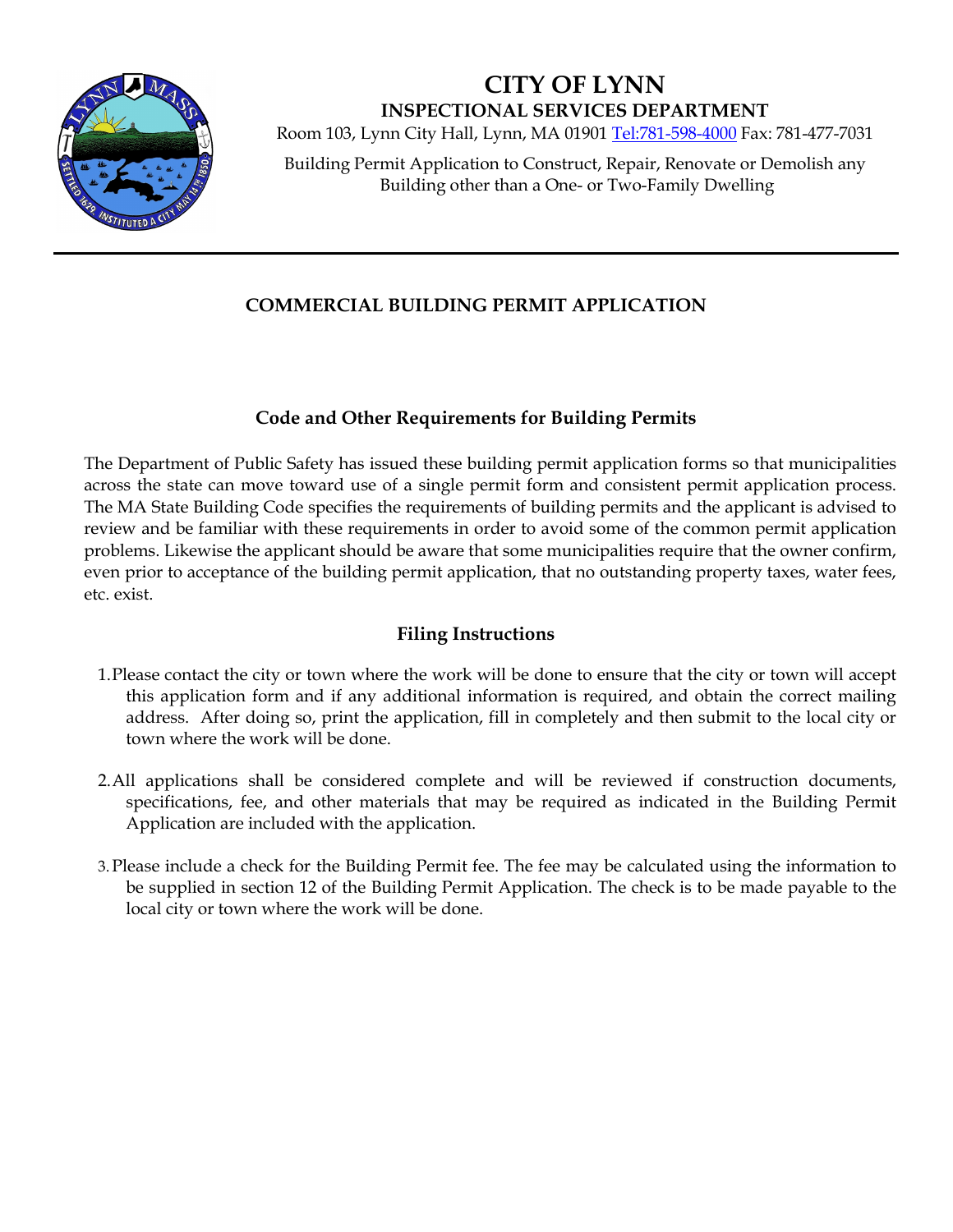

P t O C t to I f the O C to I f the U.S. Contract of the U.S. Contract of the U.S. Contract of the U.S. Contract of the U.S. Contract of the O C to I followed the U.S. Contract of the U.S. Contract of the U.S. Contract of

## **The Commonwealth of Massachusetts**

**Department of Public Safety**

Massachusetts State Building Code (780 CMR)

**Building Permit Application for any Building other than a One- or Two-Family Dwelling**

| Building Official:<br>Building Permit Number: __________<br>SECTION 1: LOCATION (Please indicate Block # and Lot # for locations for which a street address is not available)<br>Block<br>Zip Code<br>Map<br>Lot<br>No. and Street<br>City of Lynn<br><b>SECTION 2: PROPOSED WORK</b><br>Edition of MA State Code used<br>If New Construction check here   or check all that apply in the two rows below<br>Alteration $\Box$<br>Addition $\Box$<br>Demolition   (Please fill out and submit Appendix 1)<br>$\mathsf{Repair}$<br>Existing Building<br>Change of Use<br>Change of Occupancy<br>Other $\vert$<br>Are building plans and/or construction documents being supplied as part of this permit application? Yes<br>No<br>Is an Independent Structural Engineering Peer Review required?<br>Yes<br>No<br>Brief Description of Proposed Work:<br>SECTION 3: COMPLETE THIS SECTION IF EXISTING BUILDING UNDERGOING RENOVATION, ADDITION, OR<br>CHANGE IN USE OR OCCUPANCY<br>Check here if an Existing Building Investigation and Evaluation is enclosed (See 780 CMR 34)<br>Proposed Use Group(s):<br><b>SECTION 4: BUILDING HEIGHT AND AREA</b><br>Existing<br>Proposed<br>No. of Floors/Stories (include basement levels) & Area Per Floor (sq. ft.)<br>Total Area (sq. ft.) and Total Height (ft.)<br><b>SECTION 5: USE GROUP (Check as applicable)</b><br>$A-5$<br>A: Assembly A-1 $\Box$ A-2 $\Box$ Nightclub $\Box$<br>A-3 $\Box$<br>E: Educational<br>$A-4$<br>B: Business<br>$F-1$<br>F2<br>H: High Hazard<br>$H-1$<br>F: Factory<br>$H-2$<br>$H-3$<br>$H-4$<br>$H-5$<br>I: Institutional I-1 $\Box$ I-2 $\Box$ I-3 $\Box$ I-4 $\Box$<br>M: Mercantile $\square$<br>R: Residential R-1 <sup>1</sup><br>$R-3$<br>$R-2$<br>$R-4$<br>U: Utility $\Box$<br>Special Use $\square$ and please describe below:<br>S: Storage $S-1$<br>$S-2$<br>Special Use:<br><b>SECTION 6: CONSTRUCTION TYPE (Check as applicable)</b><br>IIIA<br>IIIB $\Box$<br>$VB \Box$<br>$IA \Box$<br>IB<br>IIA<br>IIB<br>$IV$ $\Box$<br>VA<br>SECTION 7: SITE INFORMATION (refer to 780 CMR 111.0 for details on each item)<br>Debris Removal:<br><b>Trench Permit:</b><br><b>Flood Zone Information:</b><br><b>Water Supply:</b><br><b>Sewage Disposal:</b><br>Licensed Disposal Site<br>A trench will not be<br>Check if outside Flood Zone<br>Indicate municipal $\Box$<br>Public $\Box$<br>$required$ or trench<br>Private<br>or on site system $\Box$<br>or indentify Zone:<br>$\mathrm{permit}$ is enclosed $\Box$<br>Railroad right-of-way:<br>Hazards to Air Navigation:<br><b>MA Historic Commission Review Process:</b><br>Not Applicable <sup>1</sup><br>Is Structure within airport approach area?<br>Is their review completed? |  | (This Section For Official Use Only) |  |  |  |  |
|----------------------------------------------------------------------------------------------------------------------------------------------------------------------------------------------------------------------------------------------------------------------------------------------------------------------------------------------------------------------------------------------------------------------------------------------------------------------------------------------------------------------------------------------------------------------------------------------------------------------------------------------------------------------------------------------------------------------------------------------------------------------------------------------------------------------------------------------------------------------------------------------------------------------------------------------------------------------------------------------------------------------------------------------------------------------------------------------------------------------------------------------------------------------------------------------------------------------------------------------------------------------------------------------------------------------------------------------------------------------------------------------------------------------------------------------------------------------------------------------------------------------------------------------------------------------------------------------------------------------------------------------------------------------------------------------------------------------------------------------------------------------------------------------------------------------------------------------------------------------------------------------------------------------------------------------------------------------------------------------------------------------------------------------------------------------------------------------------------------------------------------------------------------------------------------------------------------------------------------------------------------------------------------------------------------------------------------------------------------------------------------------------------------------------------------------------------------------------------------------------------------------------------------------------------------------------------------------------------------------------------------------------------------------------------------------------------------------------|--|--------------------------------------|--|--|--|--|
|                                                                                                                                                                                                                                                                                                                                                                                                                                                                                                                                                                                                                                                                                                                                                                                                                                                                                                                                                                                                                                                                                                                                                                                                                                                                                                                                                                                                                                                                                                                                                                                                                                                                                                                                                                                                                                                                                                                                                                                                                                                                                                                                                                                                                                                                                                                                                                                                                                                                                                                                                                                                                                                                                                                            |  |                                      |  |  |  |  |
|                                                                                                                                                                                                                                                                                                                                                                                                                                                                                                                                                                                                                                                                                                                                                                                                                                                                                                                                                                                                                                                                                                                                                                                                                                                                                                                                                                                                                                                                                                                                                                                                                                                                                                                                                                                                                                                                                                                                                                                                                                                                                                                                                                                                                                                                                                                                                                                                                                                                                                                                                                                                                                                                                                                            |  |                                      |  |  |  |  |
|                                                                                                                                                                                                                                                                                                                                                                                                                                                                                                                                                                                                                                                                                                                                                                                                                                                                                                                                                                                                                                                                                                                                                                                                                                                                                                                                                                                                                                                                                                                                                                                                                                                                                                                                                                                                                                                                                                                                                                                                                                                                                                                                                                                                                                                                                                                                                                                                                                                                                                                                                                                                                                                                                                                            |  |                                      |  |  |  |  |
|                                                                                                                                                                                                                                                                                                                                                                                                                                                                                                                                                                                                                                                                                                                                                                                                                                                                                                                                                                                                                                                                                                                                                                                                                                                                                                                                                                                                                                                                                                                                                                                                                                                                                                                                                                                                                                                                                                                                                                                                                                                                                                                                                                                                                                                                                                                                                                                                                                                                                                                                                                                                                                                                                                                            |  |                                      |  |  |  |  |
|                                                                                                                                                                                                                                                                                                                                                                                                                                                                                                                                                                                                                                                                                                                                                                                                                                                                                                                                                                                                                                                                                                                                                                                                                                                                                                                                                                                                                                                                                                                                                                                                                                                                                                                                                                                                                                                                                                                                                                                                                                                                                                                                                                                                                                                                                                                                                                                                                                                                                                                                                                                                                                                                                                                            |  |                                      |  |  |  |  |
|                                                                                                                                                                                                                                                                                                                                                                                                                                                                                                                                                                                                                                                                                                                                                                                                                                                                                                                                                                                                                                                                                                                                                                                                                                                                                                                                                                                                                                                                                                                                                                                                                                                                                                                                                                                                                                                                                                                                                                                                                                                                                                                                                                                                                                                                                                                                                                                                                                                                                                                                                                                                                                                                                                                            |  |                                      |  |  |  |  |
|                                                                                                                                                                                                                                                                                                                                                                                                                                                                                                                                                                                                                                                                                                                                                                                                                                                                                                                                                                                                                                                                                                                                                                                                                                                                                                                                                                                                                                                                                                                                                                                                                                                                                                                                                                                                                                                                                                                                                                                                                                                                                                                                                                                                                                                                                                                                                                                                                                                                                                                                                                                                                                                                                                                            |  |                                      |  |  |  |  |
|                                                                                                                                                                                                                                                                                                                                                                                                                                                                                                                                                                                                                                                                                                                                                                                                                                                                                                                                                                                                                                                                                                                                                                                                                                                                                                                                                                                                                                                                                                                                                                                                                                                                                                                                                                                                                                                                                                                                                                                                                                                                                                                                                                                                                                                                                                                                                                                                                                                                                                                                                                                                                                                                                                                            |  |                                      |  |  |  |  |
|                                                                                                                                                                                                                                                                                                                                                                                                                                                                                                                                                                                                                                                                                                                                                                                                                                                                                                                                                                                                                                                                                                                                                                                                                                                                                                                                                                                                                                                                                                                                                                                                                                                                                                                                                                                                                                                                                                                                                                                                                                                                                                                                                                                                                                                                                                                                                                                                                                                                                                                                                                                                                                                                                                                            |  |                                      |  |  |  |  |
|                                                                                                                                                                                                                                                                                                                                                                                                                                                                                                                                                                                                                                                                                                                                                                                                                                                                                                                                                                                                                                                                                                                                                                                                                                                                                                                                                                                                                                                                                                                                                                                                                                                                                                                                                                                                                                                                                                                                                                                                                                                                                                                                                                                                                                                                                                                                                                                                                                                                                                                                                                                                                                                                                                                            |  |                                      |  |  |  |  |
|                                                                                                                                                                                                                                                                                                                                                                                                                                                                                                                                                                                                                                                                                                                                                                                                                                                                                                                                                                                                                                                                                                                                                                                                                                                                                                                                                                                                                                                                                                                                                                                                                                                                                                                                                                                                                                                                                                                                                                                                                                                                                                                                                                                                                                                                                                                                                                                                                                                                                                                                                                                                                                                                                                                            |  |                                      |  |  |  |  |
|                                                                                                                                                                                                                                                                                                                                                                                                                                                                                                                                                                                                                                                                                                                                                                                                                                                                                                                                                                                                                                                                                                                                                                                                                                                                                                                                                                                                                                                                                                                                                                                                                                                                                                                                                                                                                                                                                                                                                                                                                                                                                                                                                                                                                                                                                                                                                                                                                                                                                                                                                                                                                                                                                                                            |  |                                      |  |  |  |  |
|                                                                                                                                                                                                                                                                                                                                                                                                                                                                                                                                                                                                                                                                                                                                                                                                                                                                                                                                                                                                                                                                                                                                                                                                                                                                                                                                                                                                                                                                                                                                                                                                                                                                                                                                                                                                                                                                                                                                                                                                                                                                                                                                                                                                                                                                                                                                                                                                                                                                                                                                                                                                                                                                                                                            |  |                                      |  |  |  |  |
|                                                                                                                                                                                                                                                                                                                                                                                                                                                                                                                                                                                                                                                                                                                                                                                                                                                                                                                                                                                                                                                                                                                                                                                                                                                                                                                                                                                                                                                                                                                                                                                                                                                                                                                                                                                                                                                                                                                                                                                                                                                                                                                                                                                                                                                                                                                                                                                                                                                                                                                                                                                                                                                                                                                            |  |                                      |  |  |  |  |
|                                                                                                                                                                                                                                                                                                                                                                                                                                                                                                                                                                                                                                                                                                                                                                                                                                                                                                                                                                                                                                                                                                                                                                                                                                                                                                                                                                                                                                                                                                                                                                                                                                                                                                                                                                                                                                                                                                                                                                                                                                                                                                                                                                                                                                                                                                                                                                                                                                                                                                                                                                                                                                                                                                                            |  |                                      |  |  |  |  |
|                                                                                                                                                                                                                                                                                                                                                                                                                                                                                                                                                                                                                                                                                                                                                                                                                                                                                                                                                                                                                                                                                                                                                                                                                                                                                                                                                                                                                                                                                                                                                                                                                                                                                                                                                                                                                                                                                                                                                                                                                                                                                                                                                                                                                                                                                                                                                                                                                                                                                                                                                                                                                                                                                                                            |  |                                      |  |  |  |  |
|                                                                                                                                                                                                                                                                                                                                                                                                                                                                                                                                                                                                                                                                                                                                                                                                                                                                                                                                                                                                                                                                                                                                                                                                                                                                                                                                                                                                                                                                                                                                                                                                                                                                                                                                                                                                                                                                                                                                                                                                                                                                                                                                                                                                                                                                                                                                                                                                                                                                                                                                                                                                                                                                                                                            |  |                                      |  |  |  |  |
|                                                                                                                                                                                                                                                                                                                                                                                                                                                                                                                                                                                                                                                                                                                                                                                                                                                                                                                                                                                                                                                                                                                                                                                                                                                                                                                                                                                                                                                                                                                                                                                                                                                                                                                                                                                                                                                                                                                                                                                                                                                                                                                                                                                                                                                                                                                                                                                                                                                                                                                                                                                                                                                                                                                            |  |                                      |  |  |  |  |
|                                                                                                                                                                                                                                                                                                                                                                                                                                                                                                                                                                                                                                                                                                                                                                                                                                                                                                                                                                                                                                                                                                                                                                                                                                                                                                                                                                                                                                                                                                                                                                                                                                                                                                                                                                                                                                                                                                                                                                                                                                                                                                                                                                                                                                                                                                                                                                                                                                                                                                                                                                                                                                                                                                                            |  |                                      |  |  |  |  |
|                                                                                                                                                                                                                                                                                                                                                                                                                                                                                                                                                                                                                                                                                                                                                                                                                                                                                                                                                                                                                                                                                                                                                                                                                                                                                                                                                                                                                                                                                                                                                                                                                                                                                                                                                                                                                                                                                                                                                                                                                                                                                                                                                                                                                                                                                                                                                                                                                                                                                                                                                                                                                                                                                                                            |  |                                      |  |  |  |  |
|                                                                                                                                                                                                                                                                                                                                                                                                                                                                                                                                                                                                                                                                                                                                                                                                                                                                                                                                                                                                                                                                                                                                                                                                                                                                                                                                                                                                                                                                                                                                                                                                                                                                                                                                                                                                                                                                                                                                                                                                                                                                                                                                                                                                                                                                                                                                                                                                                                                                                                                                                                                                                                                                                                                            |  |                                      |  |  |  |  |
|                                                                                                                                                                                                                                                                                                                                                                                                                                                                                                                                                                                                                                                                                                                                                                                                                                                                                                                                                                                                                                                                                                                                                                                                                                                                                                                                                                                                                                                                                                                                                                                                                                                                                                                                                                                                                                                                                                                                                                                                                                                                                                                                                                                                                                                                                                                                                                                                                                                                                                                                                                                                                                                                                                                            |  |                                      |  |  |  |  |
|                                                                                                                                                                                                                                                                                                                                                                                                                                                                                                                                                                                                                                                                                                                                                                                                                                                                                                                                                                                                                                                                                                                                                                                                                                                                                                                                                                                                                                                                                                                                                                                                                                                                                                                                                                                                                                                                                                                                                                                                                                                                                                                                                                                                                                                                                                                                                                                                                                                                                                                                                                                                                                                                                                                            |  |                                      |  |  |  |  |
|                                                                                                                                                                                                                                                                                                                                                                                                                                                                                                                                                                                                                                                                                                                                                                                                                                                                                                                                                                                                                                                                                                                                                                                                                                                                                                                                                                                                                                                                                                                                                                                                                                                                                                                                                                                                                                                                                                                                                                                                                                                                                                                                                                                                                                                                                                                                                                                                                                                                                                                                                                                                                                                                                                                            |  |                                      |  |  |  |  |
|                                                                                                                                                                                                                                                                                                                                                                                                                                                                                                                                                                                                                                                                                                                                                                                                                                                                                                                                                                                                                                                                                                                                                                                                                                                                                                                                                                                                                                                                                                                                                                                                                                                                                                                                                                                                                                                                                                                                                                                                                                                                                                                                                                                                                                                                                                                                                                                                                                                                                                                                                                                                                                                                                                                            |  |                                      |  |  |  |  |
|                                                                                                                                                                                                                                                                                                                                                                                                                                                                                                                                                                                                                                                                                                                                                                                                                                                                                                                                                                                                                                                                                                                                                                                                                                                                                                                                                                                                                                                                                                                                                                                                                                                                                                                                                                                                                                                                                                                                                                                                                                                                                                                                                                                                                                                                                                                                                                                                                                                                                                                                                                                                                                                                                                                            |  |                                      |  |  |  |  |
| $Yes \fbox{or} No \fbox{or}$<br>or Consent to Build enclosed<br>Yes<br>No                                                                                                                                                                                                                                                                                                                                                                                                                                                                                                                                                                                                                                                                                                                                                                                                                                                                                                                                                                                                                                                                                                                                                                                                                                                                                                                                                                                                                                                                                                                                                                                                                                                                                                                                                                                                                                                                                                                                                                                                                                                                                                                                                                                                                                                                                                                                                                                                                                                                                                                                                                                                                                                  |  |                                      |  |  |  |  |
| <b>SECTION 8: CONTENT OF CERTIFICATE OF OCCUPANCY</b>                                                                                                                                                                                                                                                                                                                                                                                                                                                                                                                                                                                                                                                                                                                                                                                                                                                                                                                                                                                                                                                                                                                                                                                                                                                                                                                                                                                                                                                                                                                                                                                                                                                                                                                                                                                                                                                                                                                                                                                                                                                                                                                                                                                                                                                                                                                                                                                                                                                                                                                                                                                                                                                                      |  |                                      |  |  |  |  |
| Edition of Code: _________ Use Group(s): __________ Type of Construction: ________ Occupant Load per Floor: ________<br>Does the building contain an Sprinkler System?: ___________ Special Stipulations: ___________________________                                                                                                                                                                                                                                                                                                                                                                                                                                                                                                                                                                                                                                                                                                                                                                                                                                                                                                                                                                                                                                                                                                                                                                                                                                                                                                                                                                                                                                                                                                                                                                                                                                                                                                                                                                                                                                                                                                                                                                                                                                                                                                                                                                                                                                                                                                                                                                                                                                                                                      |  |                                      |  |  |  |  |
| SECTION 9: PROPERTY OWNER AUTHORIZATION                                                                                                                                                                                                                                                                                                                                                                                                                                                                                                                                                                                                                                                                                                                                                                                                                                                                                                                                                                                                                                                                                                                                                                                                                                                                                                                                                                                                                                                                                                                                                                                                                                                                                                                                                                                                                                                                                                                                                                                                                                                                                                                                                                                                                                                                                                                                                                                                                                                                                                                                                                                                                                                                                    |  |                                      |  |  |  |  |
| Name and Address of Property Owner                                                                                                                                                                                                                                                                                                                                                                                                                                                                                                                                                                                                                                                                                                                                                                                                                                                                                                                                                                                                                                                                                                                                                                                                                                                                                                                                                                                                                                                                                                                                                                                                                                                                                                                                                                                                                                                                                                                                                                                                                                                                                                                                                                                                                                                                                                                                                                                                                                                                                                                                                                                                                                                                                         |  |                                      |  |  |  |  |
| No. and Street<br>City/Town<br>Name (Print)<br>Zip                                                                                                                                                                                                                                                                                                                                                                                                                                                                                                                                                                                                                                                                                                                                                                                                                                                                                                                                                                                                                                                                                                                                                                                                                                                                                                                                                                                                                                                                                                                                                                                                                                                                                                                                                                                                                                                                                                                                                                                                                                                                                                                                                                                                                                                                                                                                                                                                                                                                                                                                                                                                                                                                         |  |                                      |  |  |  |  |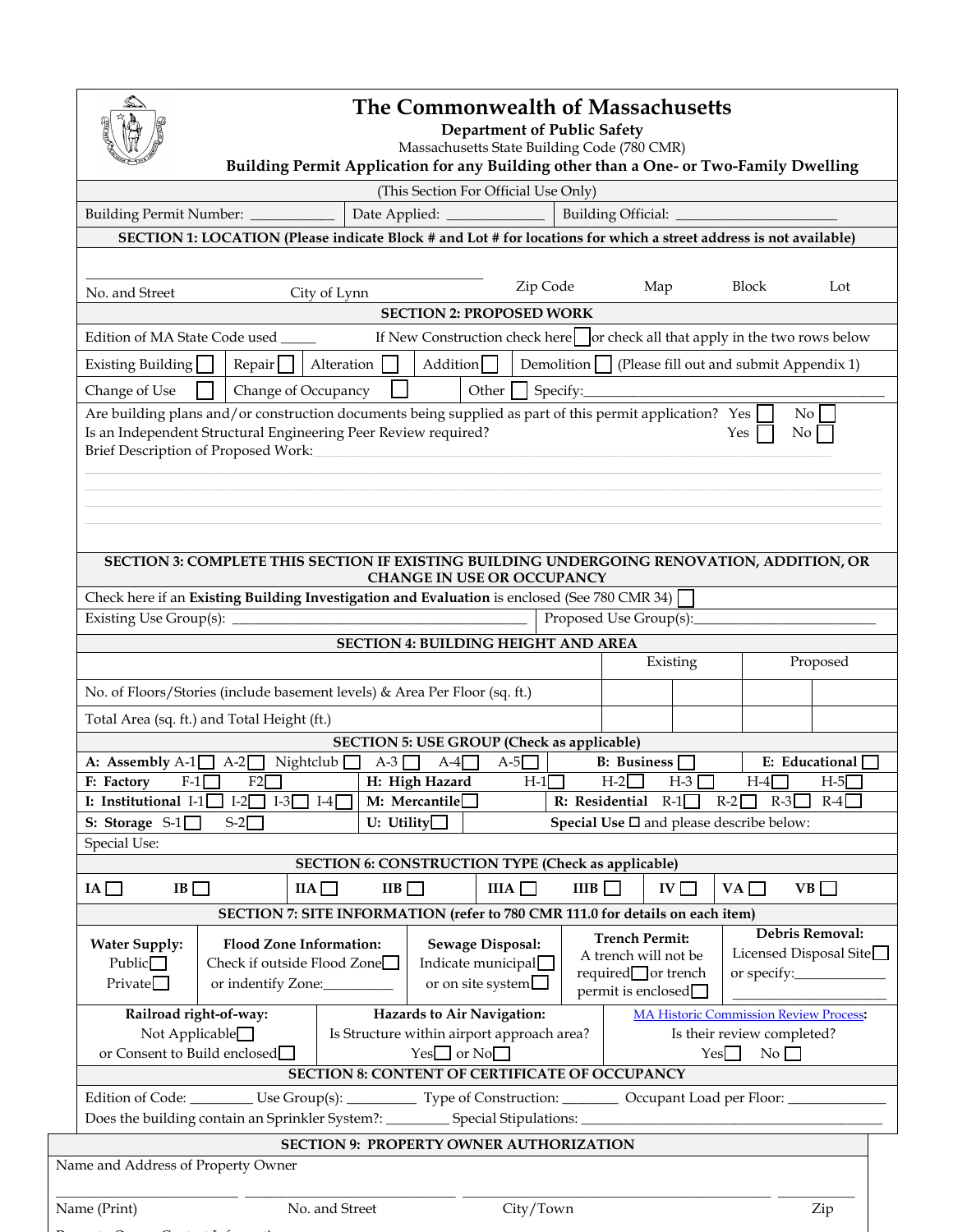# **Appendix 1**

**For the demolition of structures the building permit applicant shall attest that utility and other service connections are properly addressed to ensure for public safety.** 

**Please fill in the information below and submit this appendix with the building permit application. The building permit applicant attests under the pains and penalties of perjury that the following is true and accurate.**

Property Location (Please indicate Block # and Lot # for locations for which a street address is not available)

| No. and Street                                                                       |                                                                | City of Lynn                                                                                                                                                                                        | Zip | Name of Building (if applicable)                               |
|--------------------------------------------------------------------------------------|----------------------------------------------------------------|-----------------------------------------------------------------------------------------------------------------------------------------------------------------------------------------------------|-----|----------------------------------------------------------------|
| For the above described property the following action was taken:                     |                                                                |                                                                                                                                                                                                     |     |                                                                |
| Water Shut Off?<br>Gas Shut Off?<br>Electricity Shut Off? Yes $\square$ No $\square$ | $Yes \Box No \Box$<br>$Yes \Box No \Box$<br>$Yes \Box No \Box$ | Provider notified and Release obtained? Yes $\square$ No $\square$<br>Provider notified and Release obtained?<br>Provider notified and Release obtained?<br>Provider notified and Release obtained? |     | $Yes \Box No \Box$<br>$Yes \Box No \Box$<br>$Yes \Box No \Box$ |
| Other (if applicable)                                                                | $Yes \Box No \Box$                                             | Provider notified and Release obtained? $\text{Yes} \square \text{No} \square$<br>Other (if applicable)                                                                                             |     |                                                                |